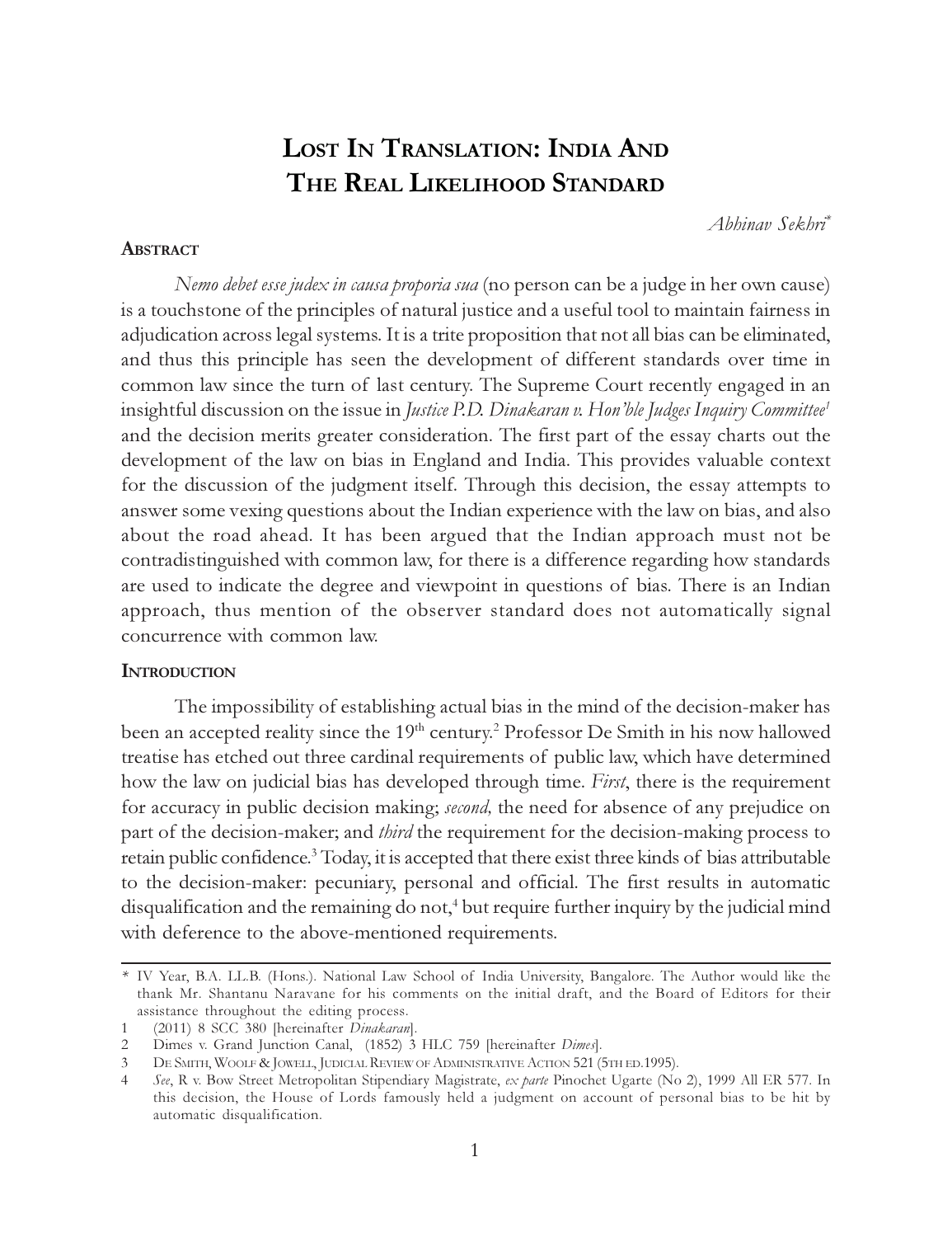Such an inquiry was required by the Division Bench in *Dinakaran*, and the judgment delivered by the Apex Court forms the basis of this essay. The decision provides the most comprehensive discussion taken up by the Apex Court on the question of bias, with the Division Bench covering not only Indian case law but also common law decisions. Beyond the discussion, the judgment is particularly relevant for it changes the law in India relating to the question of bias. Confirming the application of the "real likelihood" test,<sup>5</sup> Justice Singhvi, has added that the "Court has to consider whether a fair minded and informed person, having considered all the facts would reasonably apprehend that the Judge would not act impartially."<sup>6</sup> What exactly is this "real likelihood" the Court alluded to? Who is this "fair-minded and informed observer"? These questions have been discussed by the Court in *Dinakaran* and this essay will shed greater light on the same. But, before analysing the decision it is important to have a theoretical understanding of the law on bias. In the first part, I aim to provide that base, elaborating upon the development of the law abroad and in India. Thereafter, I move to a detailed comment on the decision, and attempt to answer some pointed questions regarding the nature of standards in India in the aftermath of Dinakaran.

## I. ENGLAND AND THE QUESTION OF BIAS

The roots of the famous principle, that justice must appear to be done, can be traced to the famous case of *Dimes v. Grand Junction Canal*,<sup>7</sup> where Lord Campbell emphasised that the idea "should be held sacred".<sup>8</sup> The more famous affirmation of this maxim came with Lord Hewart, C.J. in R v. Sussex Justices ex parte McCarthy,<sup>9</sup> where he famously said that "… justice should not only be done, but should manifestly and undoubtedly be seen to be done".<sup>10</sup>

In the early stages, the "real likelihood" test emerged as one of the most popular tools for the judiciary to decide questions of bias. It required proving that there was a probability as against mere possibility of bias,<sup>11</sup> and the facts were assessed from the perspective of the the Court and not from the eyes of a reasonable man.<sup>12</sup> Justice Blackburn, was

<sup>5</sup> Dinakaran, supra note 1, at ¶ 43 (Singhvi, J.).

<sup>6</sup> Dinakaran, supra note 1, ¶ 43 (Singhvi, J.).

<sup>7</sup> Dimes, supra note 2. Allegations of pecuniary bias were leveled against Lord Cottenham, L.C. regarding several decrees affirmed by him involving the respondent company, for he owned substantial shares of the same. The House of Lords famously set aside the decrees, stressing the need to secure the appearance of justice in the eyes of the public.

<sup>8</sup> Dimes, supra note 2, at 793 (Campbell, L.J.).

<sup>9</sup> R v. Sussex Justices, ex parte McCarthy, [1924] 1 KB 256 [hereinafter McCarthy]. A solicitor was representing a client suing a motorist for damages from a collision, and was also acting clerk for the justices before whom the matter was heard. The s olicitor retired with the justices when they retired to their chambers for consideration, and ultimately convicted the motorist. Lord Hewart, C.J. believed the solicitor's presence at the time of consideration invalidated the decision on grounds of bias.

<sup>10</sup> McCarthy, supra note 9, at 259.

<sup>11</sup> PETER LEYLAND & GORDON ANTHONY, TEXTBOOK ON ADMINISTRATIVE LAW 380 (6th ed. 2009).

<sup>12</sup> H.W.R WADE & C.F. FORSYTH, ADMINISTRATIVE LAW 464 (9th ed. 2005).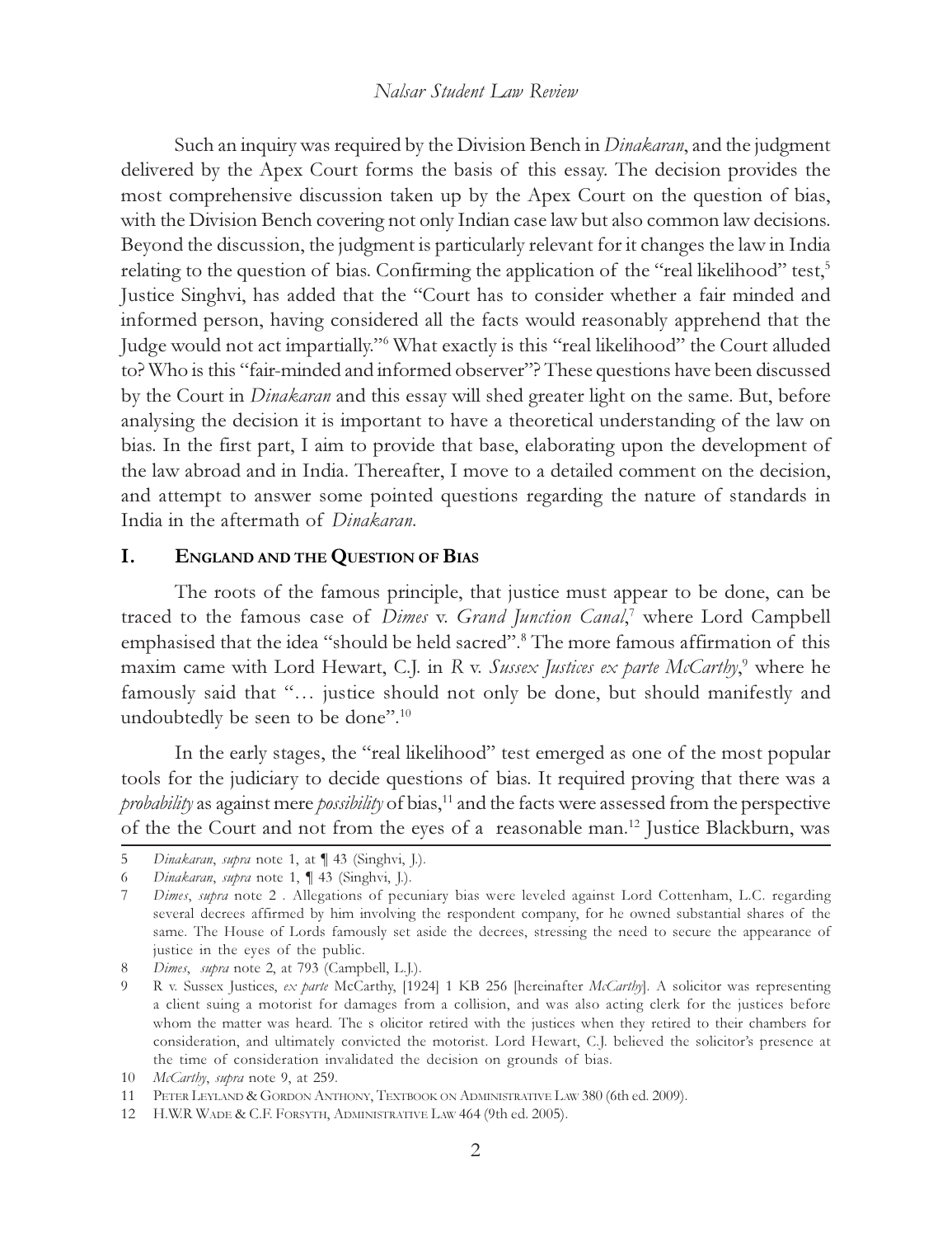perhaps the first who employed this test, while facing an issue of judicial bias in R v. Rand.<sup>13</sup> The learned Justice said, "Wherever there is a real likelihood that the judge would, from kindred or any other cause, have a bias in favour of one of the parties, it would be very wrong in him to act…."<sup>14</sup> Subsequently, the House of Lords also endorsed this standard in Frome United Breweries Co. v. Bath Justices.<sup>15</sup>

As against this, there was the "reasonable suspicion" test, which had its foundations in the idea that justice must be seen to be done and thus assessed facts from the viewpoint of a member of the public. Lord Hewart subscribed to this school of thought, and said that "[N]othing is to be done which creates even a suspicion that there has been an improper interference with the course of justice."<sup>16</sup> Professor Wade notes that the difference between the two tests was not marked during the first half of the  $20<sup>th</sup>$  century, and they were used to arrive at the same conclusion.<sup>17</sup> However, the observations in R v. Camborne Justices<sup>18</sup> provide proof of a widening gap.<sup>19</sup> This gap was supplemented by a growing confusion regarding the nature of the tests, and the decision in  $R$  v. Barnsley Licensing Justices<sup>20</sup> reflected both. Devlin, L.J. equated "likelihood" with "probabilities" which seemed a throwback to the times of Rand when actual bias was what the judges were looking for. Thus, two points of distinction between the tests could be observed:

- 16 McCarthy, supra note 9, at 259 (Hewart, C.J.).
- 17 Wade & Forsyth, supra note 12, at 465.
- 18 R v. Camborne Justices ex parte Pearce, (1955) 1 QB 41.
- 19 It was observed: [the] Court feels that the continued citation of [the dictum of McCarthy] in cases to which it is not applicable may lead to the erroneous impression that it is more important that justice should appear to be done than that it should in fact be done. R v. Camborne Justices, supra note 18, at 52 (Slade, J.).
- 20 R v. Barnsley Licensing Justices, ex parte Barnsley and District Licensed Victualler's Association [1960] 2 QB 167 [hereinafter, Barnsley].Upholding the lower court decision by Salmon, J. the Court observed: I am not quite sure what test Salmon, J. applied. If he applied the test based on the principle that justice must not only be done but manifestly seen to be done, I think he came to the right conclusion on that test. … But in my judgment that is not the test … We have not to inquire what impression might be left on the minds of … the public generally. We have to satisfy ourselves that there was a real likelihood of bias – not merely satisfy ourselves that that was the sort of impression that might reasonably get abroad. Barnsley, at 186-87 (Devlin, L.J.).

<sup>13 (1866)</sup> LR 1 (Q.B.D.) 230 [hereinafter Rand]. The question before the Queen's Bench was whether two justices having some financial links to the Bradford Corporation ought to have been disqualified from the proceedings where a decision favourable to the Corporation was delivered. Answering in the negative, Blackburn, J. used the "real likelihood" standard and emphasised the divergent practice between issues of pecuniary and other forms of bias.

<sup>14</sup> Rand, supra note 13, at 232-33 (Blackburn, J.).

<sup>15</sup> Frome United Breweries Co. Ltd. v. Keepers of the Peace and Justices for County Borough of Bath, [1926] AC 586 [hereinafter, Bath Justices]. The licensing justices of Bath borough were also members of the compensation authority. An application was made to the justices for renewal of certain old on-licenses, including that of one Seven Dials Hotel, which was referred to the compensation authority. At a further meeting, the justices resolved that a solicitor should be instructed to oppose the renewals of licenses so referred. The solicitor duly appeared and opposed the renewals, which was opposed. The justices present at this meeting included three justices who had given instructions to the solicitor to oppose renewals. The House of Lords held quashed the decision, stating that the justices were disqualified from sitting on the compensation authority on grounds of bias.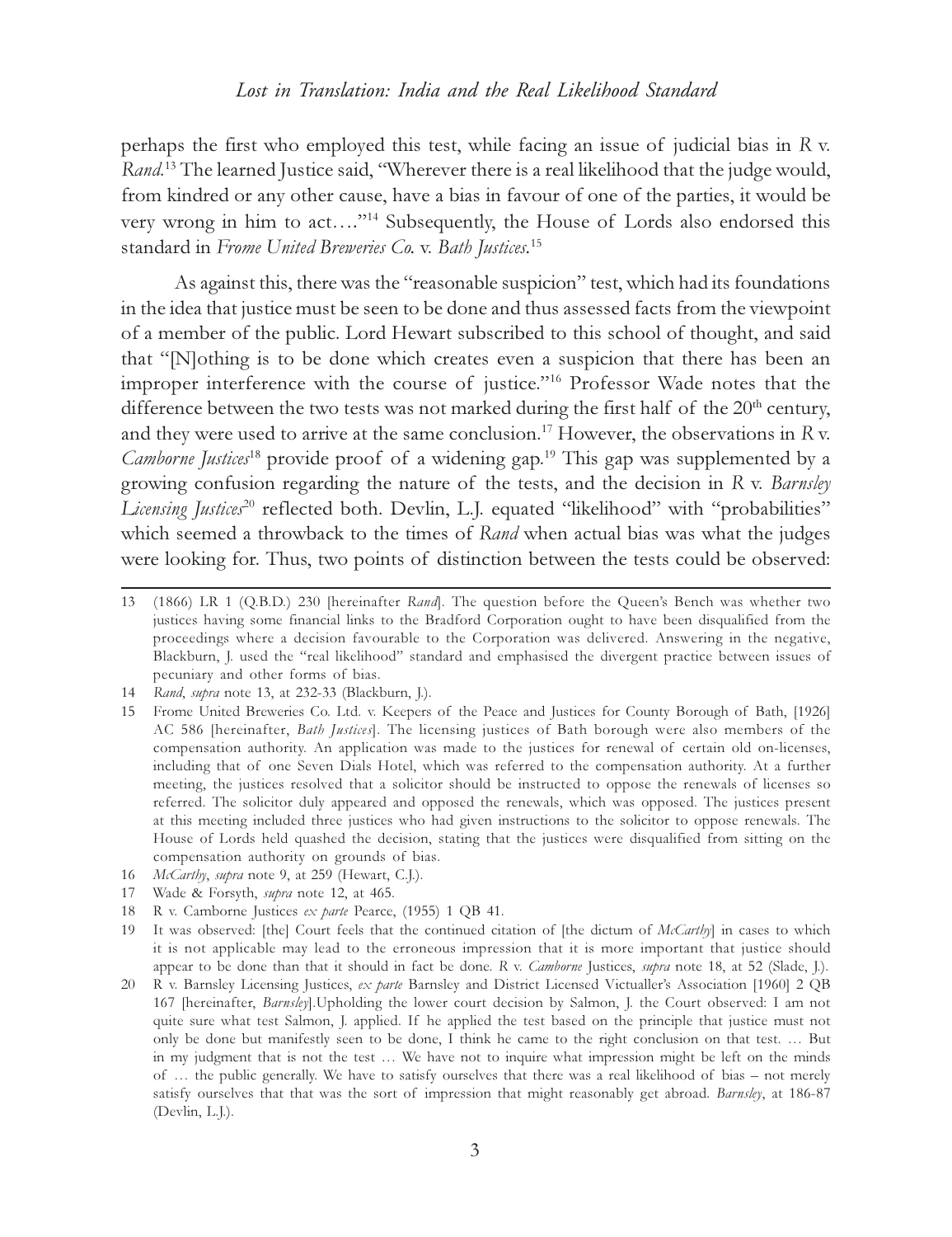first, the "reasonable suspicion" standard was on a higher plane as compared to the "likelihood" test for it relied on the views of the *reasonable man* as against the judges themselves. Second, the former did not require establishing "probabilities" of bias and thus had a lower evidential burden as compared to the "real likelihood" test.<sup>21</sup>

In spite of attempts such as *Barnsley* to mark out the difference between the tests, confusion as to their application remained. Were the tests actually *different* or just different names for the same ideas? Since the irrelevance of establishing actual bias had become almost a truism since  $McCarthy$ , the distinction between the tests for many was really one of viewpoint alone. In hindsight, it appears that sustaining two tests only this basis was akin to hair-splitting exercises, the likelihood of the court differing from the opinion of a reasonable man where the latter arrives at a conclusion that there was an apprehension of bias being negligible to consider.<sup>22</sup> Perhaps driven by the same belief, Lord Denning, M.R. in Metropolitan Properties v. Lannon<sup>23</sup> consciously reinterpreted the "real likelihood" standard in a manner contrary to Barnsley by stressing on the appearance of bias again.<sup>24</sup> But, he did not discuss whether there were different standards at play, and thus the controversy did not cease. Lannon resulted in a "somewhat confusing welter of authority"<sup>25</sup> and it became unclear as to whether there where different tests, and if so what was the difference between them, which made the decisiveness of the test exceedingly rare.<sup>26</sup>

In R v.  $Gauge^{27}$  the Lords moved away from the confusion surrounding the two tests and adopted a variant of the "real likelihood" standard in the "real danger" test,<sup>28</sup> which had been employed by courts on a few previous occasions as well.<sup>29</sup> The "real danger" test adopted the viewpoint of the Court, but focused on possibility rather than probabilities of bias. A discussion of the nuances would be tangential, and the test is only relevant for this discussion as the problems perceived to be associated with it paved the way for the "fair minded and informed observer" standard to occupy the field today.

<sup>21</sup> Leyland & Anthony, supra note 11.

<sup>22</sup> Paul Jackson, A Welter of Authority, 34 (4) Mod.L.R. 445, 446 (1971).

<sup>23 [1969] 1</sup> Q.B [hereinafter *Lannon*] A Rent Assessment Committee was called for determining fair rental rates for a block of housing apartments in London, The rent so determined was substantially below the rentsuggested by an independent expert called by the tenants and thus the landlord sought to quash the decision of the Committee on grounds that the chairman was a solicitor who had earlier handled a similar matter for tenants in another block of flats. The Court of Appeal held that the facts gave rise to an appearance of bias and thus quashed the decision of the Committee, even in absence of any actual bias on his part.

<sup>24</sup> In considering whether there was a real likelihood of bias the court does not … look to see if there was a real likelihood that he would or did in fact favour one side at the expense of the other. The court looks at the impression, which would be given to other people the reason, is plain enough. Justice must be rooted in confidence: and confidence is destroyed when right-minded people go away thinking: 'The judge was biased' [sic]. Lannon, supra note 22, at 599 (Denning, M.R.).

<sup>25</sup> Hannam v. Bradford C.C, [1970] 1 WLR 937, at 945 (Widgery, L.J.)

<sup>26</sup> See, R v. Gough, [1993] AC 616, at 661, (Goff, L.J.).

<sup>27</sup> R v. Gough, [1993] AC 616 [hereinafter Gough].

<sup>28</sup> Gough, supra note 27, at 670 (Goff, L.J.).

<sup>29</sup> R v. Spencer, [1986] 2 All ER 928; R v. Smails, [1987] AC 128.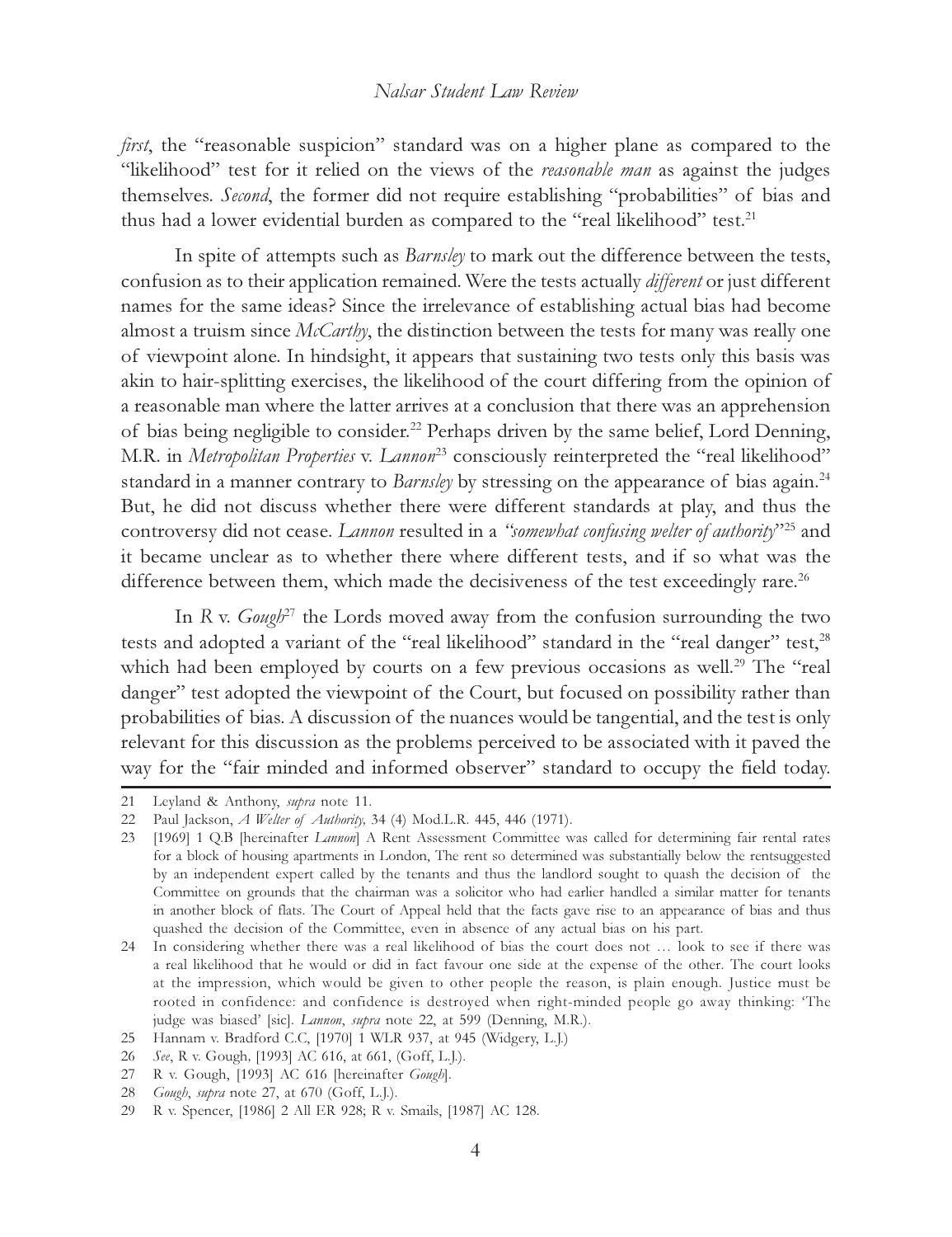The "real danger" test was criticised heavily by the Court of Appeal, which understood it as searching for actual bias.<sup>30</sup> This perception was to spell greater trouble, when the Human Rights Act was passed in 1998, providing domestic remedies for breach of the European Convention on Human Rights.<sup>31</sup> Since Article 6 (1) of the Convention insisted on "appearance" of bias as the threshold requirement, maintaining a test endorsing "actual bias" would give rise to a conflict between the common law and European standards along with several domestic claims for violation of Convention rights.<sup>32</sup> To provide a temporary solution, guidelines were provided for the application of the test in Locabail (UK) Ltd. v. Bayfield Properties Ltd,<sup>33</sup> but it became apparent that a shift was on the horizon.

The shift occurred in *Porter* v. *Magill*,<sup>34</sup> where the House of Lords opted for a "modest adjustment"<sup>35</sup> and ushered in the "fair-minded and informed observer" as the appropriate standard.<sup>36</sup> The change was located as having its core in the requirement of public confidence, $37$  but a more pressing consideration was the need to harmonise common law and the position followed by the Strasbourg Court, and a host of other Commonwealth countries.<sup>38</sup> The High Court of Justiciary in Scotland adopted a test relying upon suspicions of bias created within the eyes of the reasonable man aware of the circumstances.<sup>39</sup> Strasbourg adopted an 'objective test', establishing whether there was a risk of bias objectively – on a demonstrable and rational basis – in the light of the

<sup>30</sup> R v. Inner West London Coroner, ex parte Dallaglio, [1994] 4 All ER 139, at 152 (Simon Brown, L.J.).

<sup>31</sup> Human Rights Act, 1998. See, § 6(1); "It is unlawful for a public authority to act in a way which is incompatible with a Convention right".

<sup>32</sup> Convention for the Protection of Human Rights and Fundamental Freedoms, Article 6(1), 3 Sep., 1953, C.E.T.S. 5; In the determination of his civil rights and obligations or of any criminal charge against him, everyone is entitled to a fair and public hearing within a reasonable time by an independent and impartial tribunal established by law. Judgment shall be pronounced publicly but the press and public may be excluded from all or part of the trial in the interest of morals, public order or national security in a democratic society, where the interests of juveniles or the protection of the private life of the parties so require, or to the extent strictly necessary in the opinion of the court in special circumstances where publicity would prejudice the interests of justice; [hereinafter ECHR]

<sup>33 [2000]</sup> QB 451, at 25 (Bingham, L.J.) [hereinafter Locabail]. The Court held that it could not be expected of a judge to recuse himself on grounds such as religion, ethnic or national origin, gender, age, sexual orientation and other fundamentals. Further, in normal circumstances other factors such as educational background, previous political affiliations, membership of charitable associations would also be irrelevant. However, close personal connections between the judge and a person involved in the case or previous expression of strong views of the judge about something connected to the case would be a case where a real danger of bias might arise.

<sup>34</sup> Porter v. Magill, [2002] 2 AC 357 [hereinafter Porter].

<sup>35</sup> Id. at 494 (Hope, L.J.). The "modest adjustment" had been sought in In re Medicaments and Related Classes of Goods (No 2), [2001] 1 WLR 700 and was specifically approved by the House of Lords.

<sup>36</sup> Porter, supra note 34, at 494-96 (Hope, L.J.).

<sup>37</sup> Lawal v. Northern Spirit Ltd., [2003] UKHL 35 [hereinafter Lawal]. It was observed: "The small but important shift approved in Magill v Porter has at its core the need for "the confidence which must be inspired by the courts in a democratic society [sic]". Lawal at 14 (Steyn, L.J.).

<sup>38</sup> Porter, supra note 34, at 494 (Hope, L.J.).

<sup>39</sup> Bradford v. McLeod, 1986 SLT 244.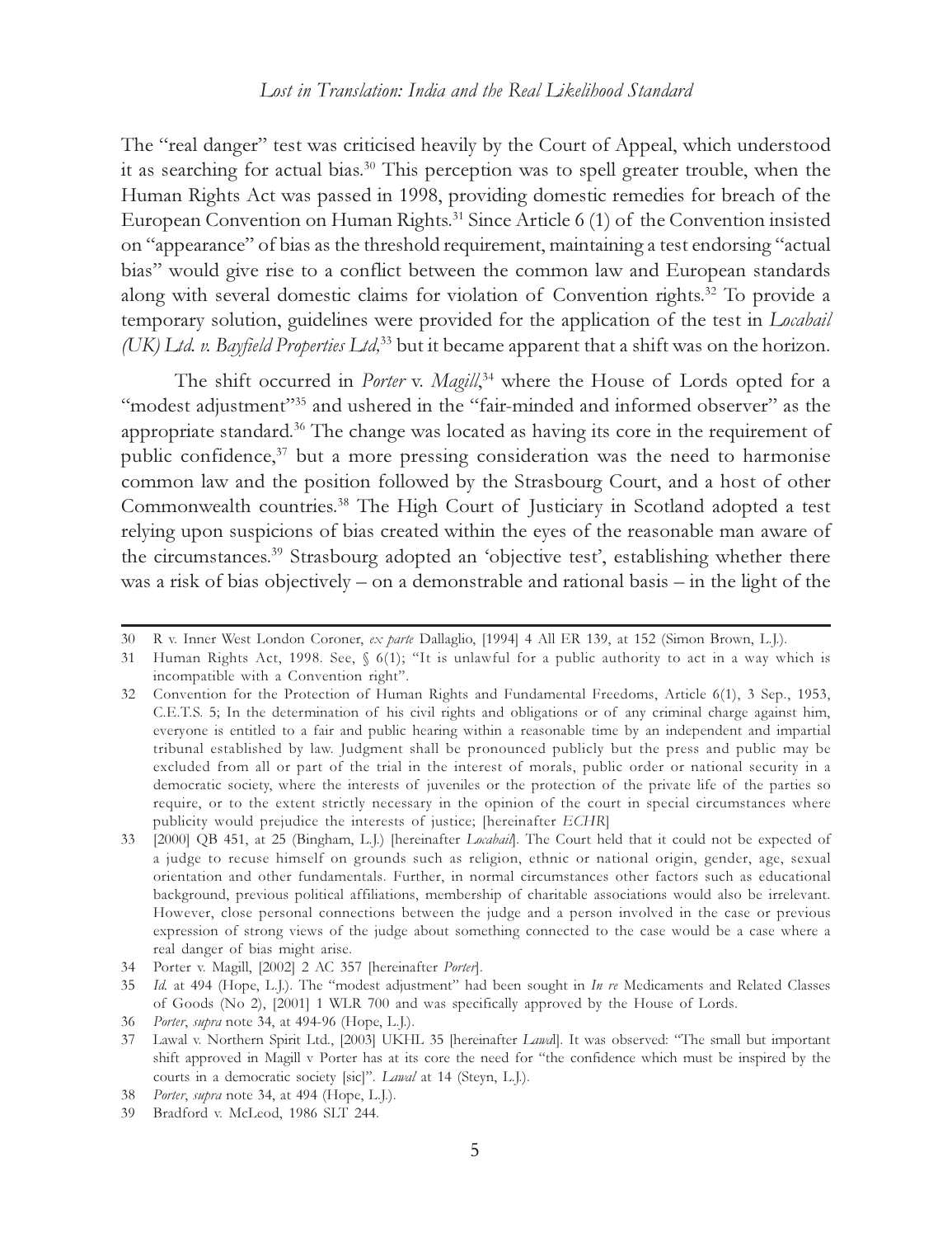circumstances so identified.<sup>40</sup> In a similar vein, courts in England now inquire "whether the fair-minded and informed observer, having considered the facts, would conclude that there was a real possibility that the tribunal was biased."<sup>41</sup>

The previous paragraphs provide an indication of the complicated history of the common law tests of bias, and it would be beneficial to provide a brief recap of the salient features shorn of the myriad of judicial dicta. The test of real likelihood arrived first, which established the threshold at establishing "real bias" in the eyes of the Court. This was countered with the reasonable suspicion standard, which placed a much lower threshold focusing on the appearance of bias created in the eyes of the reasonable man. While the "likelihood" test was motivated by the first two of De Smith's principles, the "suspicion" standard stemmed from the third requirement of securing public confidence. The growing popularity of the "reasonable suspicion" standard in absence of its recognition by the House of Lords promoted great confusion amongst the judiciary as to the proper standard for determining issues of bias; a feature of common law jurisprudence for the better part of the last century. The Apex Court finally intervened to resolve the confusion by the House of Lords, which introduced the "real danger" standard, assessing facts from the viewpoint of the court in line with the "real likelihood" test but only requiring the establishing of a possibility of bias as with the "reasonable suspicion" standard. Scathing criticism from the judiciary, which perceived this as a threat to Lord Hewart's hallowed dictum, led to the displacement of this test with the "fair-minded and informed observer" standard, which occupies the field today. By shifting the viewpoint from the Court to that of a "fair-minded and informed observer", without any further changes from the "real danger" test there was an explicit affirmation of the principle of apparent bias, which quelled fears of a conflict between the common law and European positions. The observer shall form a prominent part of this discussion in latter parts, but first, it is imperative to discuss the position of law on the question of bias in India.

## II. BIAS IN INDIA: FROM *MANAK LAL* TO *DINAKARAN*

The question of bias was first properly considered by the Apex Court in Manak Lalv. Dr. Prem Chand,<sup>42</sup> a case involving an issue of personal bias. Was the decision of the Tribunal convicting the appellant of misconduct vitiated by bias on account of the Chairman having served as the lawyer for the opposite party at an earlier stage of the matter? Justice Gajendragadkar, believed so, and said "… the test always is and must be whether a litigant could reasonably apprehend that a bias attributable to a member of the tribunal might have operated against him in the final decision of the tribunal."<sup>43</sup> He further held that the same applies to "all tribunals and bodies which are given jurisdiction

<sup>40</sup> Piersackv. Belgium, (1982) 5 EHRR 169; Hauschildt v. Denmark, (1989) 12 EHRR 266.

<sup>41</sup> Porter, supra note 34, at 494-96 (Hope, L.J.)

<sup>42</sup> AIR 1957 SC 425 [hereinafter, ManakLal].

<sup>43</sup> Manak Lal, supra note 42, at  $\P$  4 (Gajendragadkar, J.).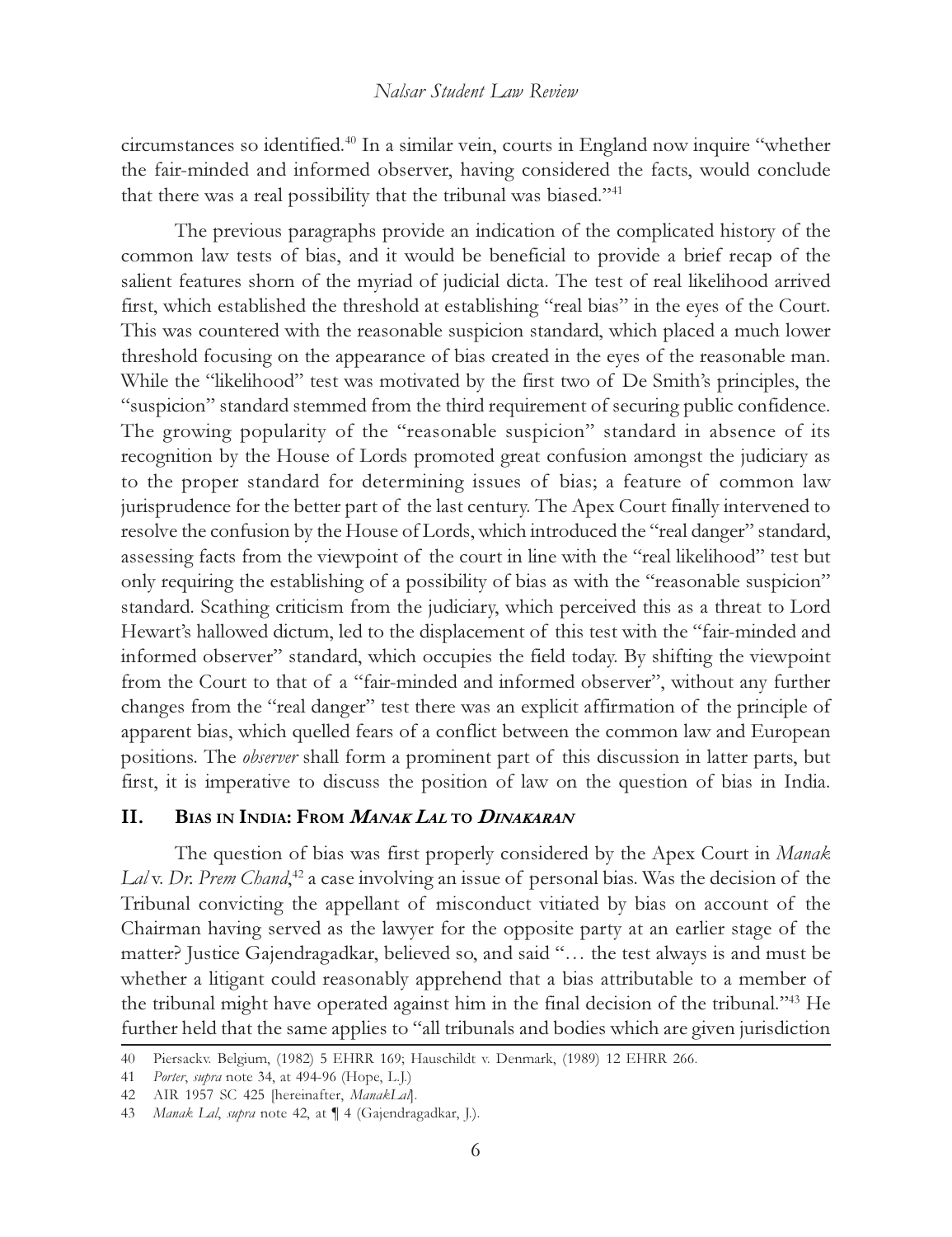to determine judicially the rights of parties."<sup>44</sup> It is interesting to note that while Manak  $Lal$  is credited with applying the "real likelihood" test,<sup>45</sup> these words find no mention in the decision.<sup>46</sup>

Soon after the decision in *Manak Lal*, two important decisions of the Supreme Court saw determination of a "reasonable suspicion" standard of bias to set aside the decision,<sup>47</sup> without any explanation as to what is meant by the phrase. The Court observed: "any direct pecuniary interest, however small, in the subject-matter of inquiry will disqualify a judge, and any interest, though not pecuniary will have the same effect, if it be sufficiently substantial to create a reasonable suspicion of bias"<sup>48</sup>. The Court in A.K. Kraipak v. Union of India<sup>49</sup> was concerned with the issue of bias, and said that "a mere suspicion of bias is not sufficient, there must be a reasonable likelihood of bias"<sup>50</sup>; again failing to deliver the all-important explanation of these phrases.

More than a decade after *Manak Lal* and *Gullapalli*, the Apex Court went on to discuss the two tests in *S. Parthasarthi* v. State of Andhra Pradesh.<sup>51</sup> The Court had to decide whether past inimical behaviour of the inquiry officer towards the petitioner was enough to indicate bias on part of the former, making the termination order so passed by him null and void. The Court cited many English decisions on the point while deciding in favour of the appellant. However, a closer scrutiny of the relevant paragraphs reveals the confused nature of the reasoning adopted. At first, the Court observes that:

[t] here must be a "real likelihood" of bias and that means there must be a substantial possibility of bias [emphasis supplied]"<sup>52</sup>, but later contradicts itself by saying the question was "whether a real likelihood "of bias existed is to be determined on the probabilities to be inferred from the circumstances by court objectively ... [emphasis supplied $]^{53}$ .

On the question of the applicable test, Justice Mathew opined that the two tests of "real likelihood" and "reasonable suspicion" were inconsistent; not mentioning any Indian decision on the point and relying heavily on *Lannon* to understand them.<sup>54</sup> The

<sup>44</sup> Id.

<sup>45</sup> See, Dinakaran, supra note 1.

<sup>46</sup> While it does mention Bath Justices which talks about the "real likelihood" test, the paragraph of Viscount Cave, L.C. enunciating this principle is not mentioned in the judgment. See, Manak Lal, supra note 41, at [4] (Gajendragadkar, J.).

<sup>47</sup> Gullapalli Nageswara Rao v. State of Andhra Pradesh, AIR 1959 SC 1376 [hereinafter Gullapalli]; Mineral Development Ltd. v. State of Bihar, AIR 1960 SC 468.

<sup>48</sup> Gullapalli, supra note 47, at ¶ 6 (SubbaRao, J.).

<sup>49</sup> A.K. Kraipak v. Union of India, AIR 1970 SC 150 [hereinafter Kraipak].

<sup>50</sup> Id. at ¶ 15 (Hegde, J.).

<sup>51</sup> S. Parthasarthi v. State of Andhra Pradesh, AIR 1973 SC 2701 [hereinafter Parthasarthi].

<sup>52</sup> Id. at ¶ 13 (Mathew, J.).

<sup>53</sup> Id. at ¶ 15 (Mathew, J.).

<sup>54</sup> Lannon, supra note 23.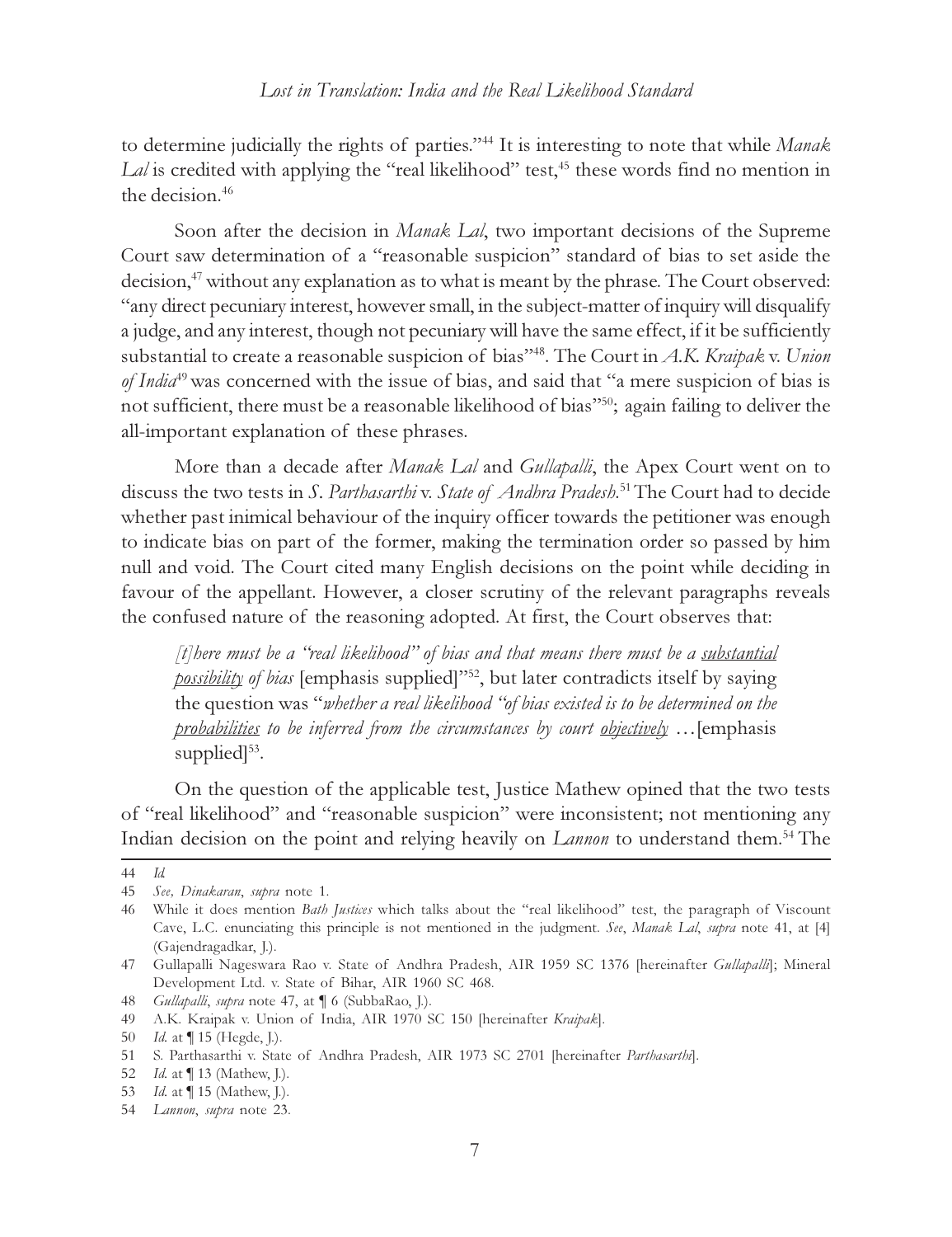Court does not make any reference to how it understands the "reasonable suspicion" standard,<sup>55</sup> but it seems that the point of distinction for Justice Mathew was the degree to which bias is required to be established.<sup>56</sup> The "real likelihood" test was approved, and following Lord Denning M.R., it was held that "the reviewing authority must make a determination on the basis of the whole evidence before it, whether a reasonable man would in the circumstances infer that there is real likelihood of bias."<sup>57</sup>

Since *Parthasarthi* the Supreme Court has applied this version of the "real likelihood" test consistently in a variety of circumstances. Thus, the inclusion of a former witness against the appellant on an enquiry committee setup to investigate the nature of the charges against the latter was held to create a real likelihood that the findings of the committee would be biased.<sup>58</sup> In another case, the Court applied the *necessity* doctrine and held that the Director General of Communications could not recuse himself even though his son was the member of a company applying for operating licenses, as without him a competent authority could not be constituted.<sup>59</sup> The "real danger" test has very rarely been mentioned by the Apex Court,<sup>60</sup> and the manner in which it has been applied makes those decisions seem as anomalies rather than a shift from the old standard. The latest development in the law on bias in India has come with the judgment delivered in *Dinakaran* where another such shift has been attempted by employing the *observer* standard, and it forms the basis of the remainder of this essay.

# III. THE DECISION IN *DINAKARAN*

The petitioner, P.D. Dinakaran, was the Chief Justice of the Karnataka High Court, and was cleared for elevation to the Supreme Court in 2009. Subsequently however, 50 members of the Rajya Sabha submitted a notice of motion for his removal under Articles 217 and 124(4) of the Constitution alleging several acts of misbehaviour committed by him. The notice was admitted and a Committee was constituted under Section 3 (2) of

<sup>55</sup> It is noteworthy to quote how the "reasonable suspicion" standard was understood: "The courts have quashed decisions on the strength of the reasonable suspicion of the party aggrieved without having made any finding that a real likelihood of bias in fact existed". Parthasarthi, supra note 51, at  $\P$  14 (Mathew, J.).

<sup>56</sup> The Court observed: "Surmise or conjecture would not be enough. There must exist circumstances from which reasonable men would think it probable or likely that the inquiring officer will be prejudiced against the delinquent". Thus furthering the conclusion that the degree to which bias is established was the key. Parthasarthi, supra note 51, at ¶ 16 (Mathew, J.).

<sup>57</sup> Parthasarthi, supra note 51, at  $\P$  16 (Mathew, J.). The Court did not entirely disband the "reasonable suspicion" test and held it to be applicable in criminal proceedings.

<sup>58</sup> Rattan Lal Sharma v. Managing Committee, Dr. Hari Ram (Co-Education) Higher Secondary School, AIR 1993 SC 2155.

<sup>59</sup> Tata Cellular v. Union of India, AIR 1996 SC 11, at 153-154 (S. Mohan, J.). See also, Ashok Kumar Yadav v. Union of India, AIR 1987 SC 454, at 19 [hereinafter Ashok Kumar Yadav]. Here the Court applied the necessity doctrine to hold that it was enough that a member of the Haryana Public Service Commission withdrew from the selection of one of his close relatives, and did not withdraw from the entire procedure of selections.

<sup>60</sup> Kumaon Mandal Vikas Nigam Ltd. v. Girja Shankar Pant, 2000 (7) SCALE 19 [hereinafter Kumaon Mandal]; State of Punjab v. V.K. Khanna, (2000) 7 SCALE 731.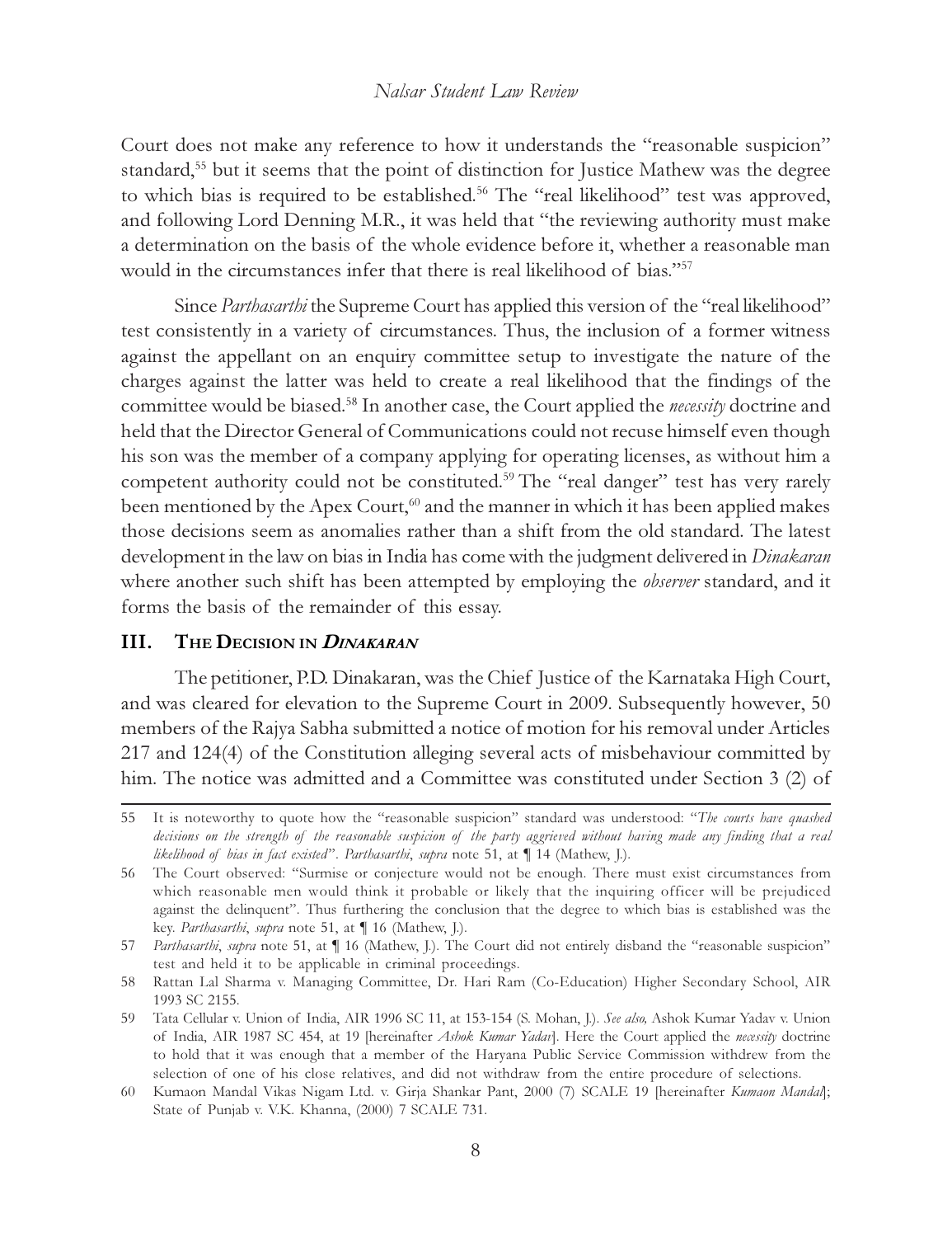the Judges (Inquiry) Act, 1968 consisting of Justice V.S. Sipurkar, of the Supreme Court, Justice A.R. Dave, of the High Court of Andhra Pradesh, and Mr. P.P. Rao. While the accused raised objections of Mr. Rao being biased against him, the Committee (without Mr. Rao) did not find merit in the contentions and arrived at a guilty verdict. Thus a petition to quash the order as null and void due to the Committee being biased was filed before the Supreme Court under Article 32.<sup>61</sup>

The question before the Court was straightforward: did the presence of Mr. P.P. Rao on the Inquiry Committee create a real likelihood of the Committee being biased against the Appellant, due to Mr. Rao's outspoken criticism of the Appellant? The question, as per Justice Singhvi was to be considered from the viewpoint of a "fairminded and informed observer". Various High Courts across the country began to adopt this standard after its inception in the U.K.,<sup>62</sup> but this was the first occasion when the same was employed by the Apex Court. After subjecting the facts to such an inquiry, the Court believed that the presence of Mr. Rao did create a reasonable apprehension of bias in the minds of such a person.<sup>63</sup>

The portion of the decision discussing the question of bias first considers English decisions, and then moves on to decisions by Indian courts. Justice Singhvi has undertaken a thorough analysis of English decisions, starting from Rand itself.<sup>64</sup> He proceeds to discuss McCarthy without mentioning Bath Justices and notably fails to mention the important decision in *Barnsley* before making a one line reference to *Lannon*.<sup>65</sup> Nevertheless, the Hon'ble Justice appears to have correctly understood the difference between the two standards of "real likelihood" and "reasonable suspicion", something that had not been provided thus far by the Apex Court:

Many judges have laid down and applied the 'real likelihood' formula, holding that the test for disqualification is <u>whether the facts, as assessed by the court</u>, give rise to a real likelihood of bias. Other judges have employed a 'reasonable suspicion' test, emphasizing that justice must be seen to be done, and that no person should adjudicate in any way if it might reasonably be thought that he ought not to act because of some personal interest.<sup>66</sup> (Emphasis supplied)

The Court goes on to discuss the important development in *Gough*, but provides a rather perfunctory analysis when it says that the "real likelihood" test was applied by

<sup>61</sup> Dinakaran, supra note 1, at 1-12 (Singhvi, J.).

<sup>62</sup> Sridhar Lime Products v. Deputy Commissioner of Commercial Taxes, No.II Division, [2006] 147 STC 89 (AP).

<sup>63</sup> The Court however held that the plea although material could not be accepted due to the waiver of the same by the Appellant. See, Dinakaran, supra note 1, at 51 (Singhvi, J.).

<sup>64</sup> Dinakaran, supra note 1, at ¶ 27 (Singhvi J.).

<sup>65</sup> Dinakaran, supra note 1, at ¶ 30 (Singhvi J.).

<sup>66</sup> Dinakaran, supra note 1, at ¶ 34 (Singhvi J.).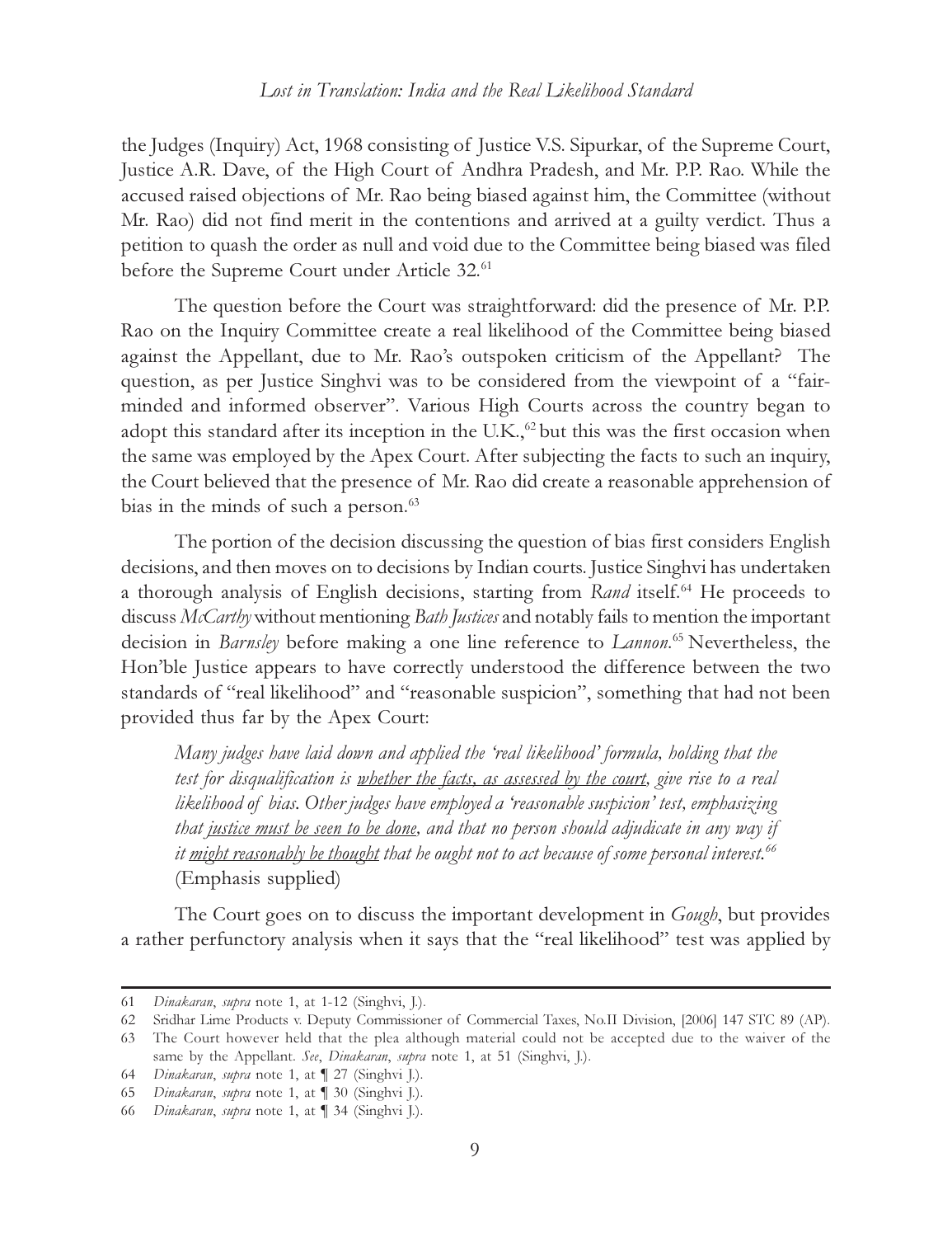using "real danger", $67$  and fails to mention anything about the controversy in England following the development of the "real danger" test. Rather, there is a lengthy and, in my opinion, unnecessary reference to R v. Bow Street Metropolitan Stipendiary Magistrate, ex parte Pinochet Ugarte (No 2),<sup>68</sup> a landmark decision but in a different field altogether. Sadly, the learned Justice makes a grave omission when he completely fails to mention the developments post "real danger" in England with Lawal and Porter. However, he does quote from Halsbury's Laws of England later on,<sup>69</sup> and significantly goes on to say "[I]n each case, the Court has to consider whether a fair minded and informed person, having considered all the facts would reasonably apprehend that the Judge would not act impartially."<sup>70</sup> This is perhaps the most important observation on the issue of bias, for this is the first mention of the "fair-minded and informed observer" standard by the Supreme Court, albeit almost after a decade since its inception.

 The decision in Dinakaran undertakes a vast survey of the Indian case-law, and there are no such stark omissions as observed in the common law discussion. Justice Singhvi, makes references to important decisions such as G. Sarana v. University of Lucknow,<sup>71</sup> and Ranjit Thakur v. Union of India,<sup>72</sup> but he does not observe any High Court decisions previously adopting the observer standard. The problems in the discussion are not of breadth, but depth and conceptual clarity; something which plagues almost every attempt at discussing the question of bias made by the Apex Court since Manak Lal. In hindsight, perhaps a specific mention of the standard applied therein by Justice Gajendragadkar, could have prevented some of the confusion, which followed, as observed in the previous part with the decisions in *Gullapalli* and *Parthasarthi*. The attempt at clarifying the law by Justice Mathew, relying on Lannon and wholly ignoring Barnsley was bound to be wanting, and the absence of any discussion of Indian cases leaves the decision in *Parthasarthi* all the more weak. However, unlike *Lannon* this was a decision of the Apex Court, and thus in spite of the grave failings its impact was immense and thus India did not witness any further controversy about the test for bias.

While a lot of ground is covered in terms of precedent, Justice Singhvi, fails to correct the mistakes made along the path. At one place the learned Justice refers to the interpretation classically (and correctly) made of the "real likelihood" and "reasonable suspicion" standards,<sup>73</sup> but subsequently observes that *Parthasarthi* applied the "real likelihood" test,<sup>74</sup> a good indicator of how lasting has been the effect of that dictum. A

71 AIR 1976 SC 2428.

73 Dinakaran, supra note 1, at ¶ 34 (Singhvi, J.).

<sup>67</sup> Dinakaran, supra note 1, at ¶ 31(Singhvi J.).

<sup>68 1999</sup> All ER 577.

<sup>69</sup> Dinakaran, supra note 1, at ¶ 44 (Singhvi, J.).

<sup>70</sup> Dinakaran, supra note 1, at 1 43 (Singhvi, J.).

<sup>72</sup> AIR 1987 SC 2386.

<sup>74</sup> Dinakaran, supra note 1, at ¶ 37 (Singhvi, J.).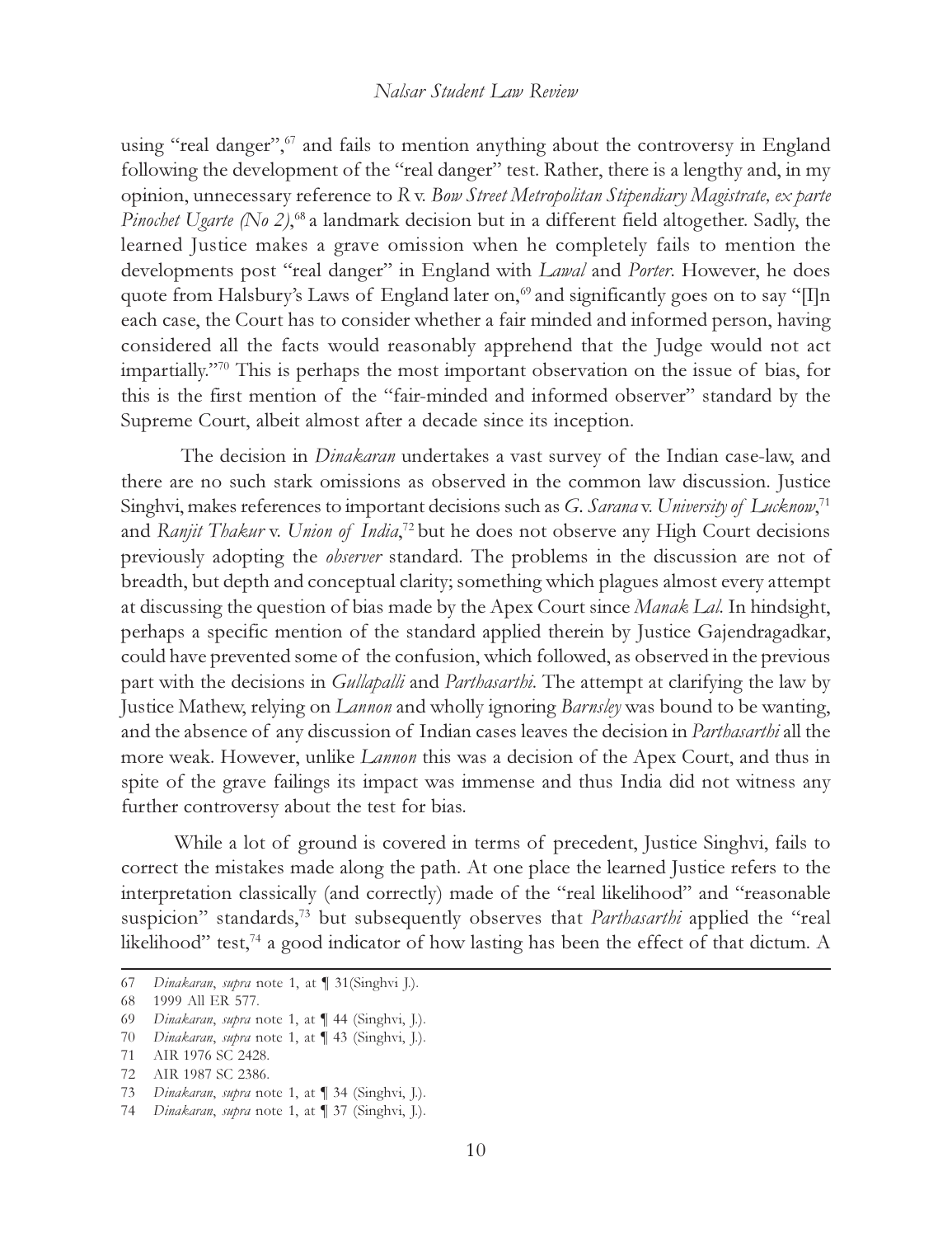more disconcerting note is struck when the learned Justice moves on to combine all the tests present in one idea:

To disqualify a person from adjudicating on the ground of interest in the subject matter of lis, the test of real likelihood of the bias is to be applied. In other words, one has to enquire as to whether there is real danger of bias on the part of the person against whom such apprehension is expressed in the sense that he might favour or disfavour a party. In each case, the Court has to consider whether a fair minded and informed person, having considered all the facts would reasonably apprehend that the Judge would not act *impartially.*<sup>75</sup> (Emphasis supplied)

As discussed before, the observer emerged as a response to the criticisms of the "real danger" standard, which was seen to require proof of actual bias, and thus went against Article 6 of the ECHR. Justice Singhvi, interprets the standards differently, somewhat reflective of the difficulty faced by common law judges before Gough in distinguishing between the different tests. Thus, even though the Supreme Court has approved of the *observer* being imported to India it is quite difficult to fathom the manner in which the same will be employed by the courts. This difficulty is something I attempt to address in the following section, along with some observations about the importance of the latest adoption of English standards by the Apex Court.

# IV. IDENTIFYING AN INDIAN APPROACH

The manner in which the Supreme Court has handled the common law standards of bias can leave the impression that there is a grave lacunae not quite addressed. I disagree, and believe the flaw exists in attempting to position Indian jurisprudence solely in terms of how the developments occurred abroad. It is argued that no test per se is applied in India by the Court while deciding cases of apparent bias, and the usage of the phrases "reasonable suspicion" and "real likelihood" has not been in the same vein as in common law. It is no surprise therefore that Indian jurisprudence on this area appears particularly confusing if one juxtaposes it with the common law concepts. Common law believed the "reasonable suspicion" test was based on possibility being created in the minds of reasonable men whereas the "real likelihood" test was based on probabilities of bias to be determined by the court<sup>76</sup> thus indicating the *degree* of bias to be established and the viewpoint from which facts would be considered.<sup>77</sup> This was also apparent in Gough where Lord Goff espoused a "real danger" standard, which specified the viewpoint was that of the Court, and the *degree* was of possibilities rather than probabilities.<sup>78</sup>

<sup>75</sup> Dinakaran, supra note 1, at 43 (Singhvi, J.).

<sup>76</sup> De Smith, Woolf & Jowell, supra note 3, at 527.

<sup>77</sup> The degree and viewpoint classification has been adopted from P.P. CRAIG, ADMINISTRATIVE LAW 462 (5th ed. 2003).

<sup>78</sup> Lord Goff was at pains to elaborate both limbs of the test for determining bias, and thus while he approved of the "real likelihood" standard considering the viewpoint of the Court as against the reasonable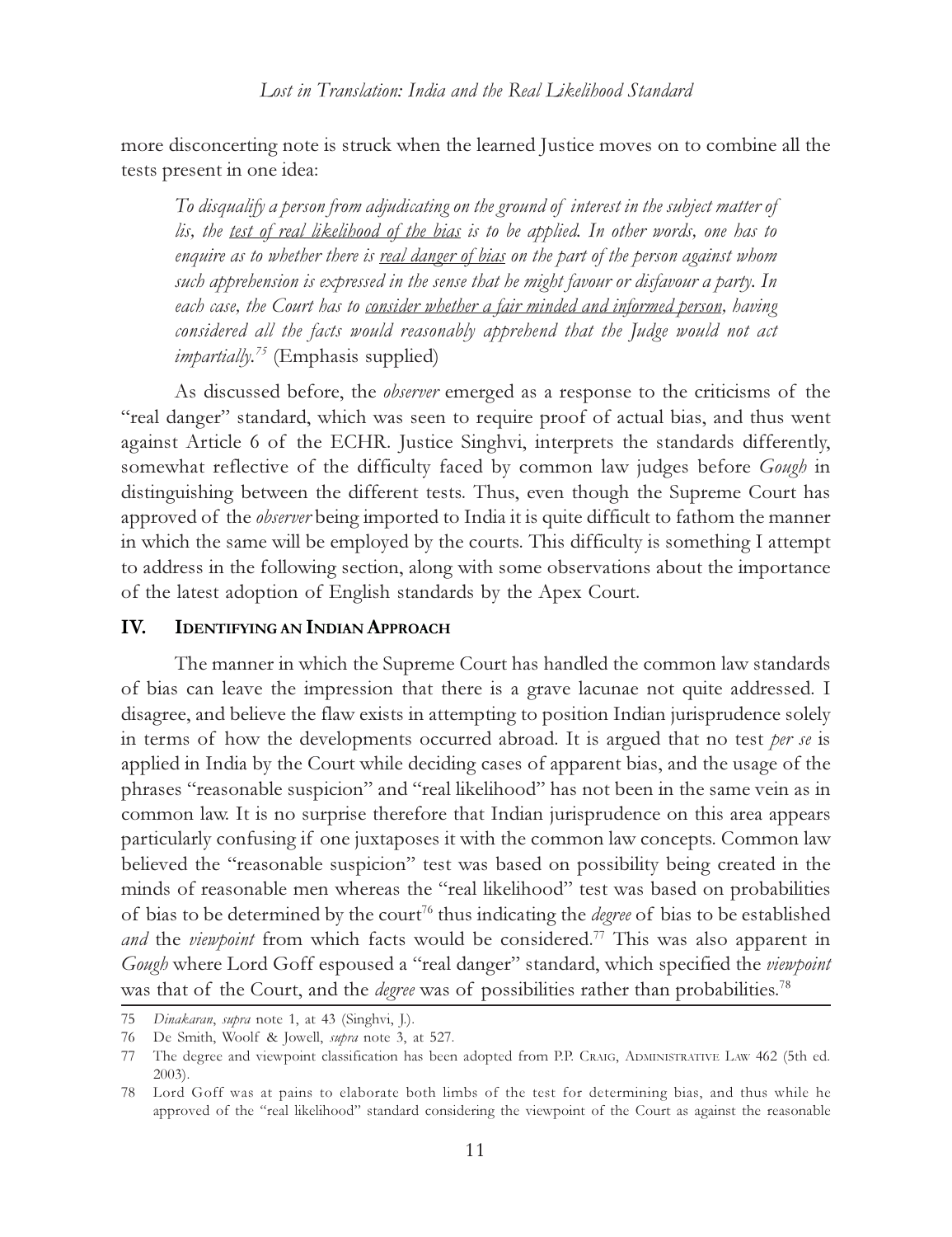The Supreme Court on the other hand, used these terms as *only* determinative of the degree to which an apprehension of bias must be proven, with the inherent assumption in all judgments being that the viewpoint is not that of the Court but of an independent third party. The description of *Manak Lal* as following the "real likelihood" standard is indicative of the same. The difficulties with *Parthasarthi* also appear to be obviated to some extent if we scrutinise it with this lens, as both tests were also explained in terms of the degree of apprehension caused in the mind of the reasonable man.<sup>79</sup> In *Kraipak* "... mere suspicion of bias is not sufficient. There must be a real likelihood of bias"80 is what Justice Hegde, stated, illustrative of the lines on which the different tests were understood. "The question is not whether the judge is actually biased or in fact decides partially, but whether there is a real likelihood of bias"<sup>81</sup> is how the test was used by the Court in Ashok Kumar Yadav. The most recent decision available at the time of writing this essay, State of Punjab v. Davinder Pal Singh Bhullar,<sup>82</sup> is also indicative of this dualism.<sup>83</sup> Further, the specific reference of the Court to the "real danger" test was "whether a mere apprehension of bias or there being a real danger of bias"<sup>84</sup>, supporting the argument of a common underlying theme of a singular focus on the degree of bias.

As mentioned before, the debate on the *degree* of bias ceased with the "real danger" test endorsing the level of possibility as against probabilities of bias, however it remains the most important determinant for the Court. It is because of this emphasis on the degree of bias that the introduction of the "fair and informed observer" standard in India bears great importance, for this test is solely concerned with the viewpoint from which bias must be ascertained. It represents the first development on the second prong of viewpoint from the classical reasonable man to a more nuanced characterization of the same in the Indian context. Let us return to the paragraph where Justice Singhvi, proceeds to lay down the test for bias and converged the three standards for the same.<sup>85</sup> Once placed within the dual framework of degree and viewpoint, it becomes clear that it is not another instance of the Court being lost in translation when borrowing from common law. "Real likelihood" and "real danger" are phrases used to indicate the *degree* to which bias must be established and further in each case, the Court must consider the situation

man, he was at pains to make clear that the degree to which bias must be established was at subjective possibilities rather than the arduous level of probabilities of level as held in Barnsley, and thus stated the test in terms of "real danger" rather than "likelihood". Gough, supra note 27, at 670 (Goff, L.J.).

<sup>79</sup> Parthasarthi, supra note 51, at [13 (Mathew, J.).

<sup>80</sup> Kraipak, supra note 49, at ¶ 15 (Hegde, J.).

<sup>81</sup> Ashok Kumar Yadav, supra note 59, at [17 (Bhagwati, J).

<sup>82 2011 (3)</sup> SCALE 394 [hereinafter Davinder Pal Singh].

<sup>83</sup> Davinder Pal Singh, supra note 82, at  $\P$  19 (Chauhan, J.). The Division Bench while giving its interpretation of Dinakaran observes: …to disqualify a person as a Judge, the test of real likelihood of bias, i.e. real danger is to be applied, considering whether a fair minded and informed person, apprised of all the facts, would have a serious apprehension of bias.

<sup>84</sup> Kumaon Mandal, supra note 60, at  $\P$  29 (Banerjee, J.).

<sup>85</sup> Dinakaran, supra note 1, at ¶ 43 (Singhvi, J).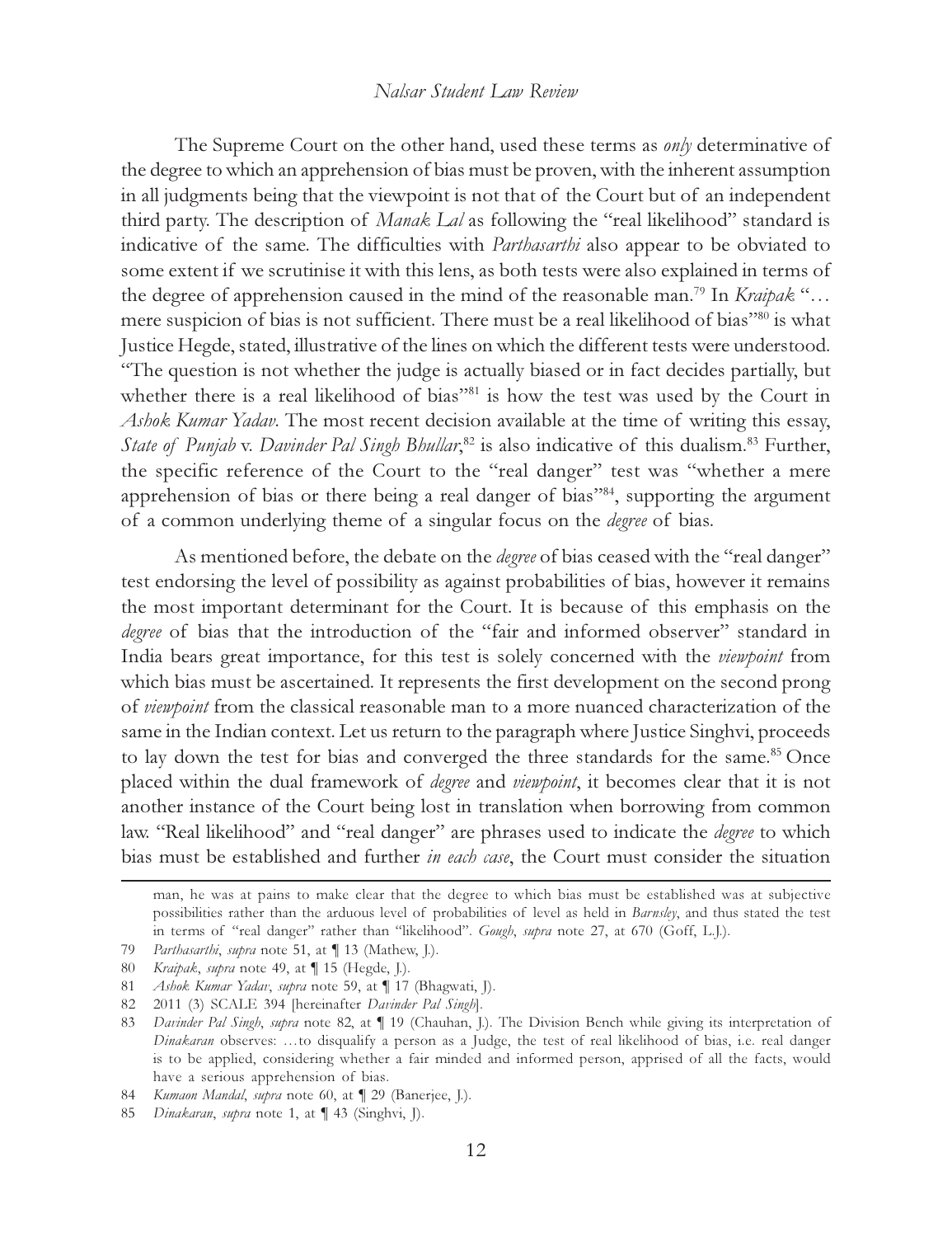from the perspective of "fair minded and informed observer" rather than the reasonable man. Unintentionally, the Court has provided perhaps the clearest elucidation of the Indian approach to deciding questions of apparent bias.

# V. CONCURRENCE OF OPINION: WHAT DOES THE FUTURE HOLD?

The counterintuitive response to the argument so made would be that since the Indian position had always been focused on considering facts from a reasonable man's perspective, this standard merely seeks to represent the same position with another confusing phrase. This brings me to the second level of analysis: the consequences of importing this standard. It is conceded that this standard *can* most certainly end up being merely a complicated way of recognising a longstanding principle, but this *cannot* be presumed. The standard envisions a fair minded and informed observer, and this gives the scope to move much beyond the traditional leanings of the reasonable man standard. This particular trait of the observer has allowed courts abroad to impute great levels of procedural and technical detail on the observer,<sup>86</sup> which seems to affirm the prognosis of Wade and Forsyth of the imposition of more exacting standards regarding bias.<sup>87</sup>

I believe that the adoption of the informed observer and concurrence with the common law is not a cause for celebration but one for great reflection. This note of caution is issued as the "fair minded and informed observer" can militate against the principle identified as a cornerstone of the Indian system: consideration of facts from the perspective of the reasonable man. If applied correctly, the standard does allow for a reinforcement of the longstanding principle. However, experiences of other systems with the "fair-minded and informed observer" make it seem that the possibility of the opposite is more than likely to be realised. It is important therefore to shed greater light on the experience of the U.K. with the observer since its inception.

At the cost of repetition, it should be mentioned that the *observer* standard at common law consists of two aspects: the consideration of facts by a "fair-minded and informed observer" and upon such consideration, this observer harbouring "reasonable apprehensions" of bias. At the first level, the trait of the observer as *informed* is what differentiates it from any ordinary reasonable man of the public. Unfortunately, this has resulted in the "… combined wisdom of global common law jurisprudence on the "informed observer" [producing] an extraordinary and wholly unrealistic creature...."88 A brief enumeration of the characteristics of the observer has been provided by Olowofoyeku:

The informed observer is reasonable, right-minded, thoughtful, not necessarily a man nor necessarily of European ethnicity or other majority traits, neither complacent nor unduly

<sup>86</sup> Simon Atrill, "Fair-Minded and Informed Observer"? Bias after Magill, 62(2) C.L.J. 279, 280 (Jul., 2003).

<sup>87</sup> Wade & Forsyth, supra note 12, at 467.

<sup>88</sup> Abimbola A. Olowofoyeku, Bias and the Informed Observer: a Call for a Return to Gough, 68(2) C.L.J. 388, 393 (2009). The author argues for a return to the "real danger" test so developed in Gough.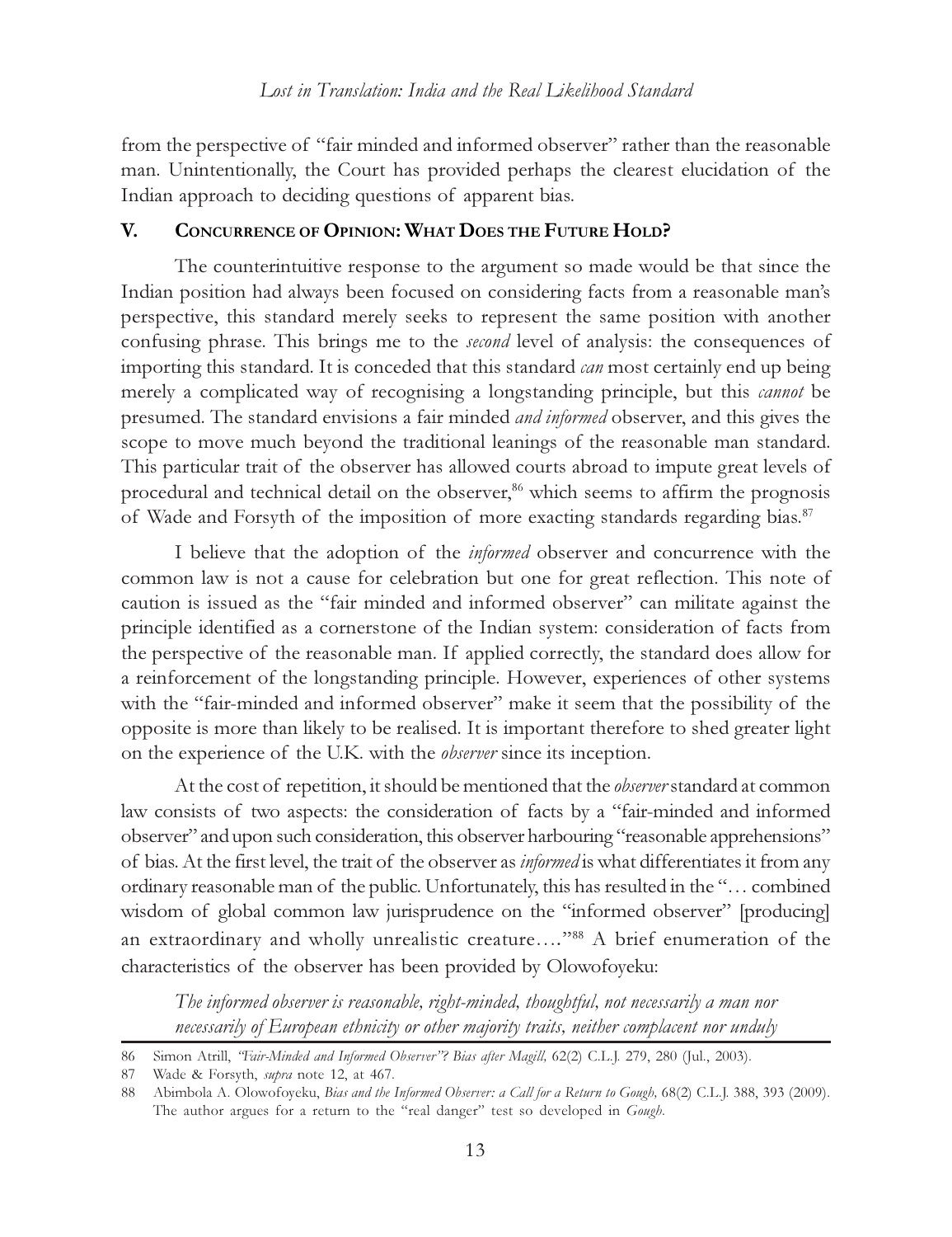sensitive or suspicious, not unduly compliant or naïve, not entitled to make snap judgments, and would not reach a hasty conclusion based on the appearance evoked by an isolated episode of temper or remarks to the parties or their representatives, which was taken out of context. He or she does not have a very sensitive or scrupulous conscience, can be expected to be aware of the legal traditions and culture, but may not be wholly uncritical of this culture, and would adopt a balanced approach.<sup>89</sup> (References omitted)

Such unrealistic creations of what the observer might be have a direct impact on the second limb of the standard: of there being a "reasonable" apprehension of bias being created in the mind of the *observer*. The fear that the pendulum had swung too far in the direction of establishing actual bias prompted the House of Lords to supplant the "real danger" test with the *observer*. Providing the *observer* with different qualities each time unfortunately seems to have pushed that metaphorical pendulum far in the opposite direction, impinging the credibility of "reasonable" apprehensions being created.<sup>90</sup> The observer becomes what the Court wills it to be, defeating the very purpose of considering the view of someone outside the court.<sup>91</sup> Thus, while the intention was to move away from *Gough*, the law is surprisingly moving closer to the same.<sup>92</sup>

Simon Atrill has argued that the manner in which the *observer* has been applied reflects an abrogation of the policy interests responsible for the introduction of the observer in the first place.<sup>93</sup> The test itself is not valuable, and only a means or instrument to attain the greater objective of ensuring public confidence in the system.<sup>94</sup> Beyond this major aim of ensuring confidence of the public, in light of Article 6 (1) entering the fray many other interests also become involved, aiming to protect "non-instrumental" values such as the dignity of the individual pleading bias.<sup>95</sup> The Courts rarely appreciate these interests at play, and seem to consider the test as "self-executing". The second level of the problem exists in the form of other interests getting affected in attempts to further such policy interests, something considered irrelevant<sup>96</sup> or not discussed by cases at all.

- 94 Atrill, supra note 86, at 283.
- 95 Atrill, supra note 86, at 283.

<sup>89</sup> Olowofoyeku, supra note 88, at 394-95. For further illustrations of this argument, see, Olowofoyeku, supra note 88, at 401-405.

<sup>90</sup> Olowofoyeku, supra note 88, at 396.

<sup>91</sup> Olowofoyeku, supra note 88, at 396.

<sup>92</sup> It was observed: Furthermore, I think it unnecessary, in formulating the appropriate test, to require that the court should look at the matter through the eyes of a reasonable man, because the court in cases such as these personifies the reasonable man; and in any event the court has first to ascertain the relevant circumstances from the available evidence, knowledge of which would not necessarily be available evidence, knowledge of which would not necessarily be available to an observer in court at the relevant time. (Emphasis supplied) Gough, supra note 27, at 670 (Goff, L.J.).

<sup>93</sup> Atrill, supra note 86, at 283.

<sup>96</sup> R v. Mason, [2002] EWCA Crim 385, at [32]-[33] (Lord Woolf, C.J.). Allegations of bias were levelled against the judge for he knew the Chief Constable who was a witness for the prosecution, something he admitted during course of the trial. While Lord Woolf, C.J. accepted this was an "almost inevitable consequence"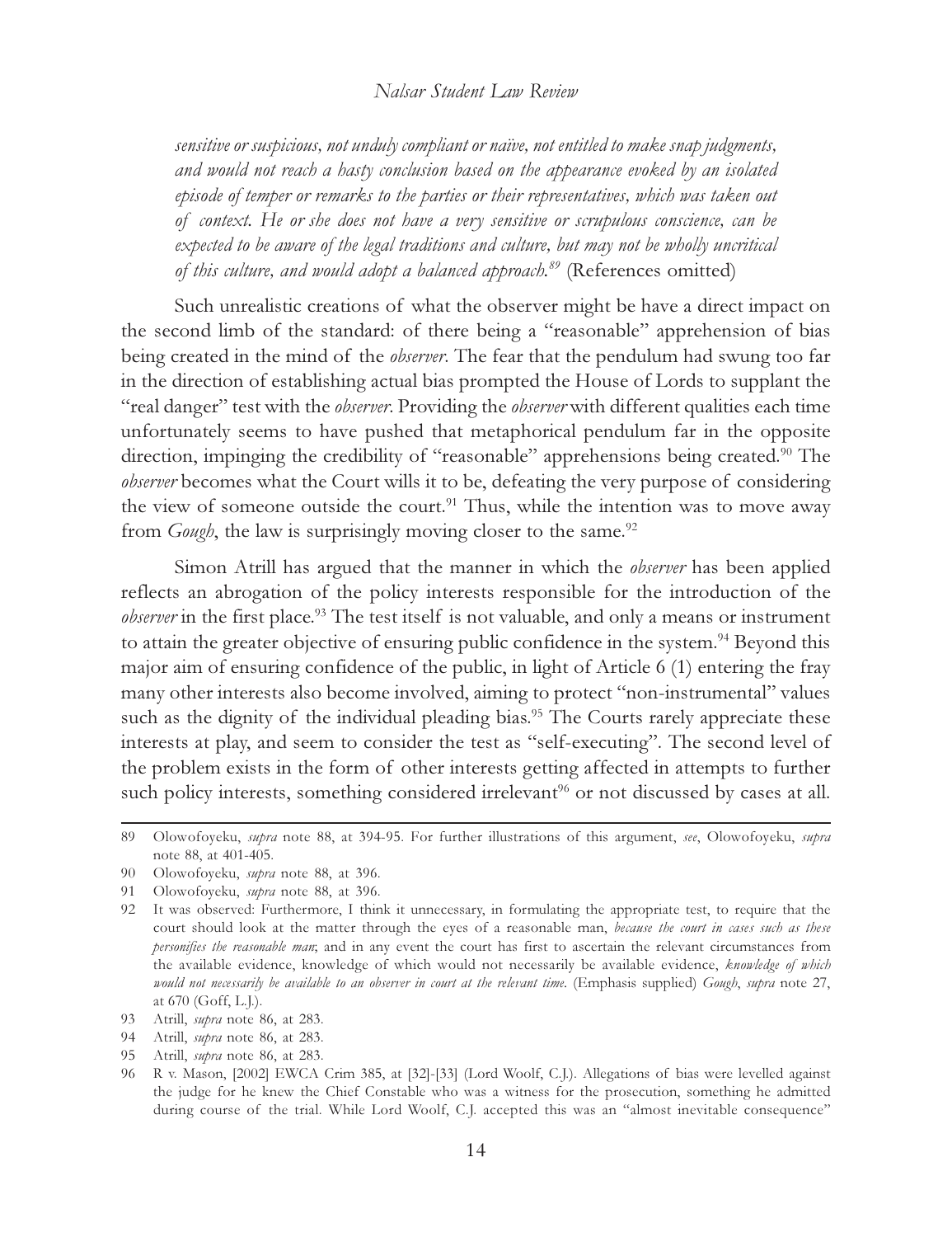They impose great costs on the system, such as the presence of a stricter test leading to increased rates of recusal, which would further affect the efficiency of the system by increasing the time for trials for one.<sup>97</sup> It is because of the reasons alluded to above that the High Court of Australia in Johnson v. Johnson,<sup>98</sup> and the Court of Appeal in Northern Ireland in In Re Purcell's Application<sup>99</sup> have expressed reservations about this standard.

The problem associated with making arguments based on experiences abroad is the peculiar manner in which standards of bias have been applied by Indian Courts. After observing the usage of the "real likelihood" standard, there is a strong case to be made against the correct application of the "fair minded and informed observer". If one was to indulge in the dangerous game of predictions, given the manner of past usage as well as there being no discussion on the nature of the observer in *Dinakaran*, I believe that the scales are tipped in favour of the test being understood as a mere phrase reaffirming the traditional "reasonable man" perspective. The usage of the test in Dinakaran leaves the question largely open, but provides some support for my claims.<sup>100</sup> After realising the nature of problems that a proper understanding of the standard brings, perhaps such an interpretation would yield more good than harm for the system.

## VI. CONCLUSION

This essay attempted to bring to light the important contributions made by the decision in Dinakaran to the jurisprudence on standards of bias in India, and critically analyse the same. The detailed study undertaken in the decision deserves accolades, and is the first of its kind since the effort made by Justice Mathew, in 1973. While the scope of analysis is quite pervasive, it is similar to its predecessors and lacks depth. The different nature of standards of bias so developed at common law seems to escape the Court, and the import of the "fair-minded and informed observer" does not do much to resolve the conflict clear upon juxtaposing the two jurisdictions' developments.

At first blush, the dicta on judicial bias appears another instance of the disconcerting practice of transplanting legal doctrines present abroad in the Indian milieu without fully appreciating the import of the same. I argued otherwise, and believe that this act of juxtaposing is a path down a blind alley. Tracing the development of law since the

of the trial taking place before a local judge, he believed "questions of convenience" could not determine the issues. He completely ignored the possible costs which would arise if every judge had to recuse in such or similar circumstances.

<sup>97</sup> Atrill, supra note 86, at 284. Atrill thus proposes a new model, focusing on the balancing of interests at stake – the policy interests against the other systemic interests – to decide questions of bias, but the same is not relevant here. See, Atrill, supra note 86, at 284-89.

<sup>98 [2000]</sup> HCA 48 at 48 (Kirby, J.).

<sup>99 [2008]</sup> NICA 11 at 26 (Girvan L.J).

<sup>100</sup> Dinakaran, supra note 1, at 45 (Singhvi, J.). The Court refers to observer as "Reasonable, objective, and informed". See also, Davinder Pal Singh, supra note 82. The Court briefly mentions Dinakaran and the observer standard, but does not discuss how it applies the same in arriving at its conclusions.